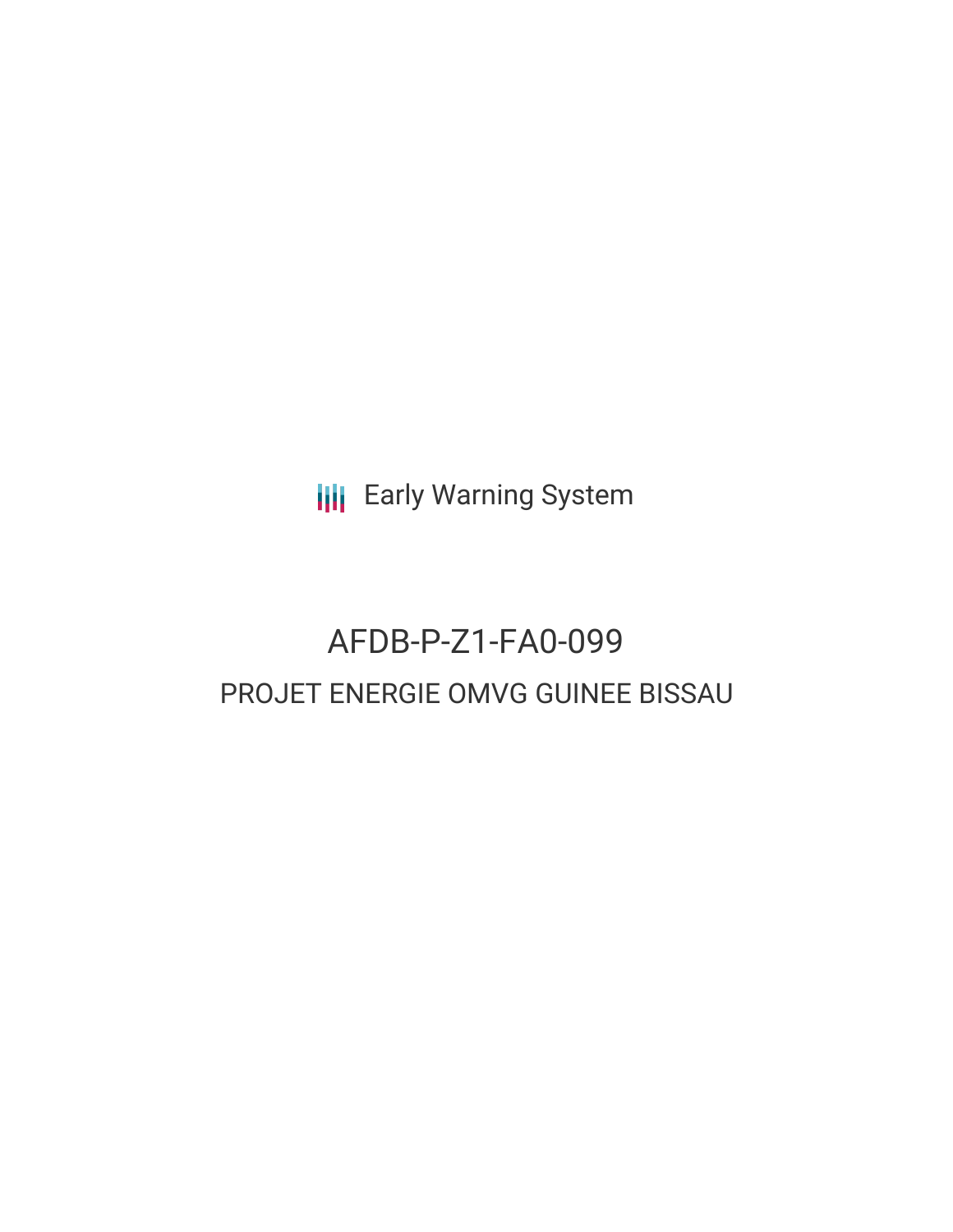

#### **Quick Facts**

| <b>Countries</b>              | Guinea-Bissau                   |
|-------------------------------|---------------------------------|
| <b>Financial Institutions</b> | African Development Bank (AFDB) |
| <b>Status</b>                 | Approved                        |
| <b>Bank Risk Rating</b>       |                                 |
| <b>Voting Date</b>            | 2015-09-30                      |
| <b>Borrower</b>               | PMVGRN-OMVG                     |
| <b>Sectors</b>                | Energy                          |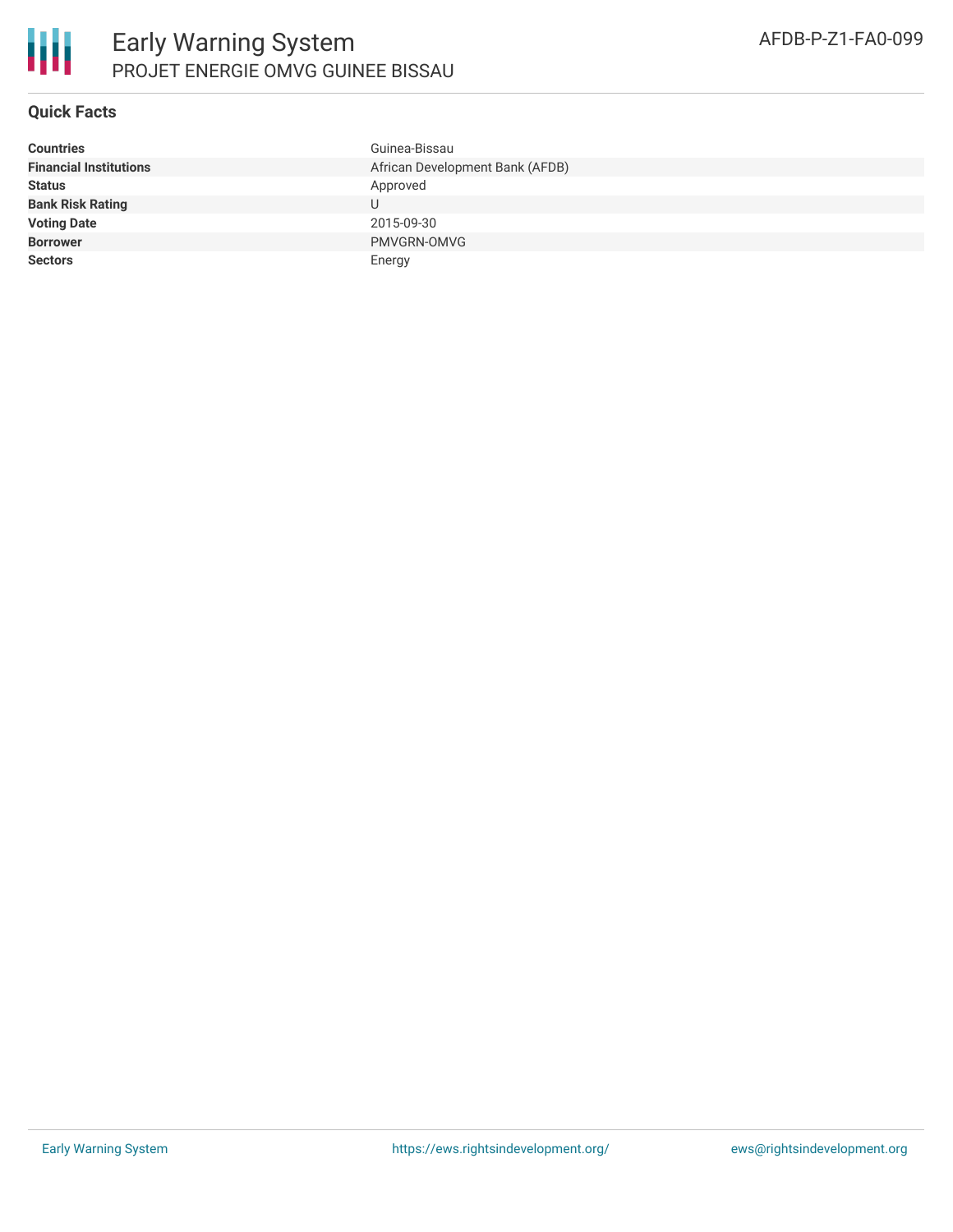

## **Project Description**

Project description not provided at the time of disclosure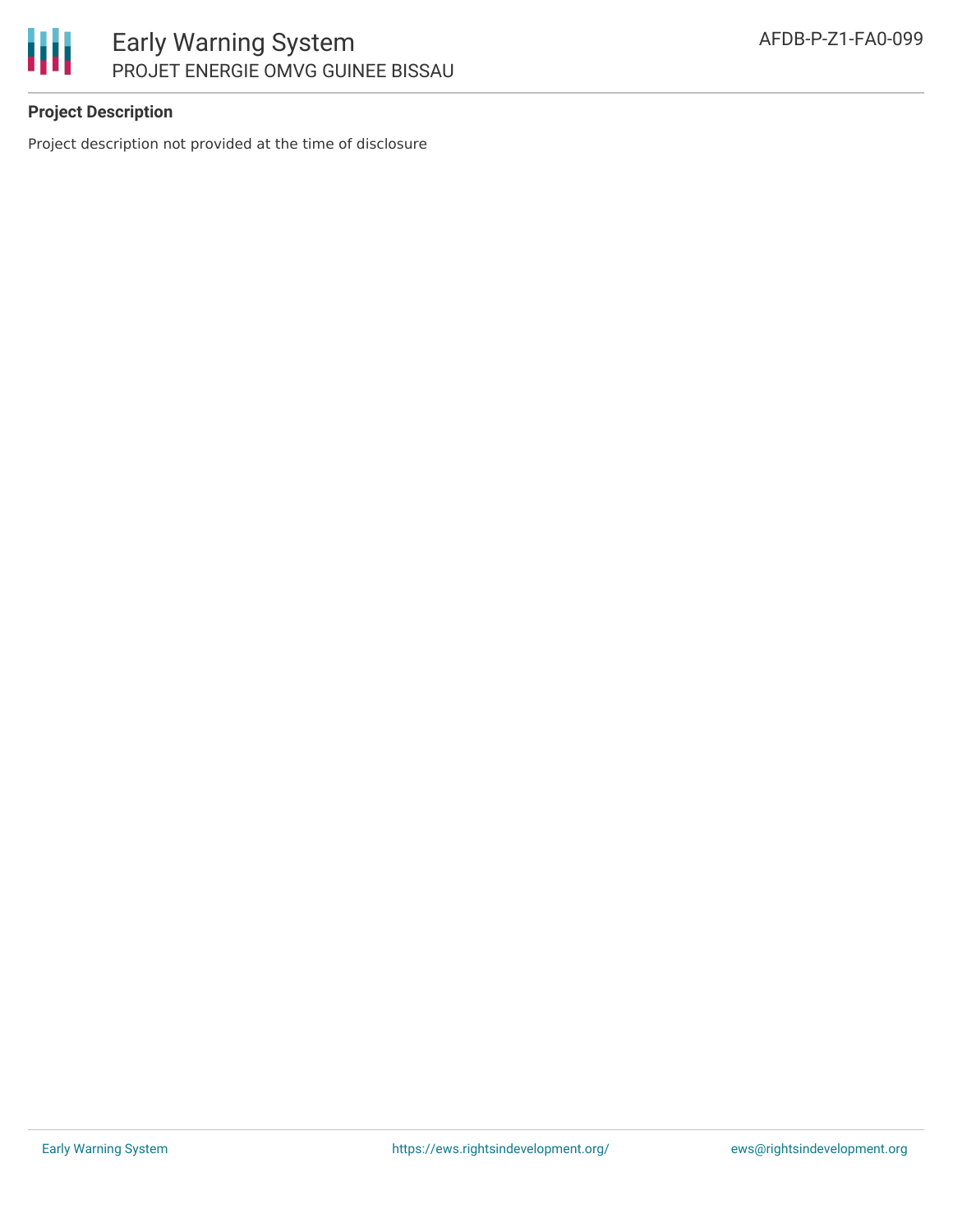

#### **Investment Description**

African Development Bank (AFDB)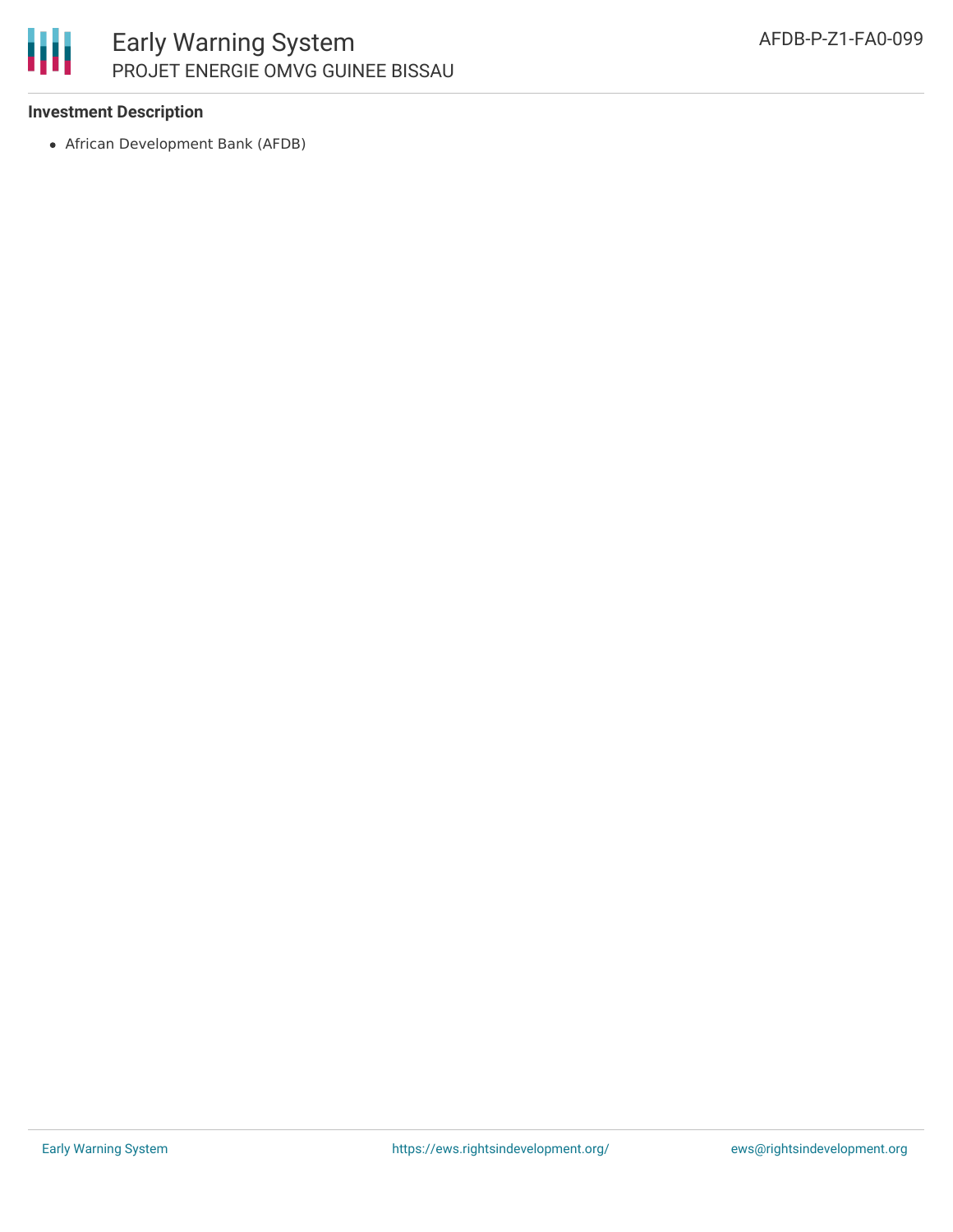

#### **Contact Information**

DIALLO Amadou Bassirou - RDGW4

#### **ACCOUNTABILITY MECHANISM OF AfDB**

The Independent Review Mechanism (IRM), which is administered by the Compliance Review and Mediation Unit (CRMU), is the independent complaint mechanism and fact-finding body for people who have been or are likely to be adversely affected by an African Development Bank (AfDB)-financed project. If you submit a complaint to the IRM, it may assist you by either seeking to address your problems by facilitating a dispute resolution dialogue between you and those implementing the project and/or investigating whether the AfDB complied with its policies to prevent environmental and social harms. You can submit a complaint electronically by emailing crmuinfo@afdb.org, b.kargougou@afdb.org, b.fall@afdb.org, and/or s.toure@afdb.org. You can learn more about the IRM and how to file a complaint at https://www.afdb.org/en/independent-review-mechanism/.